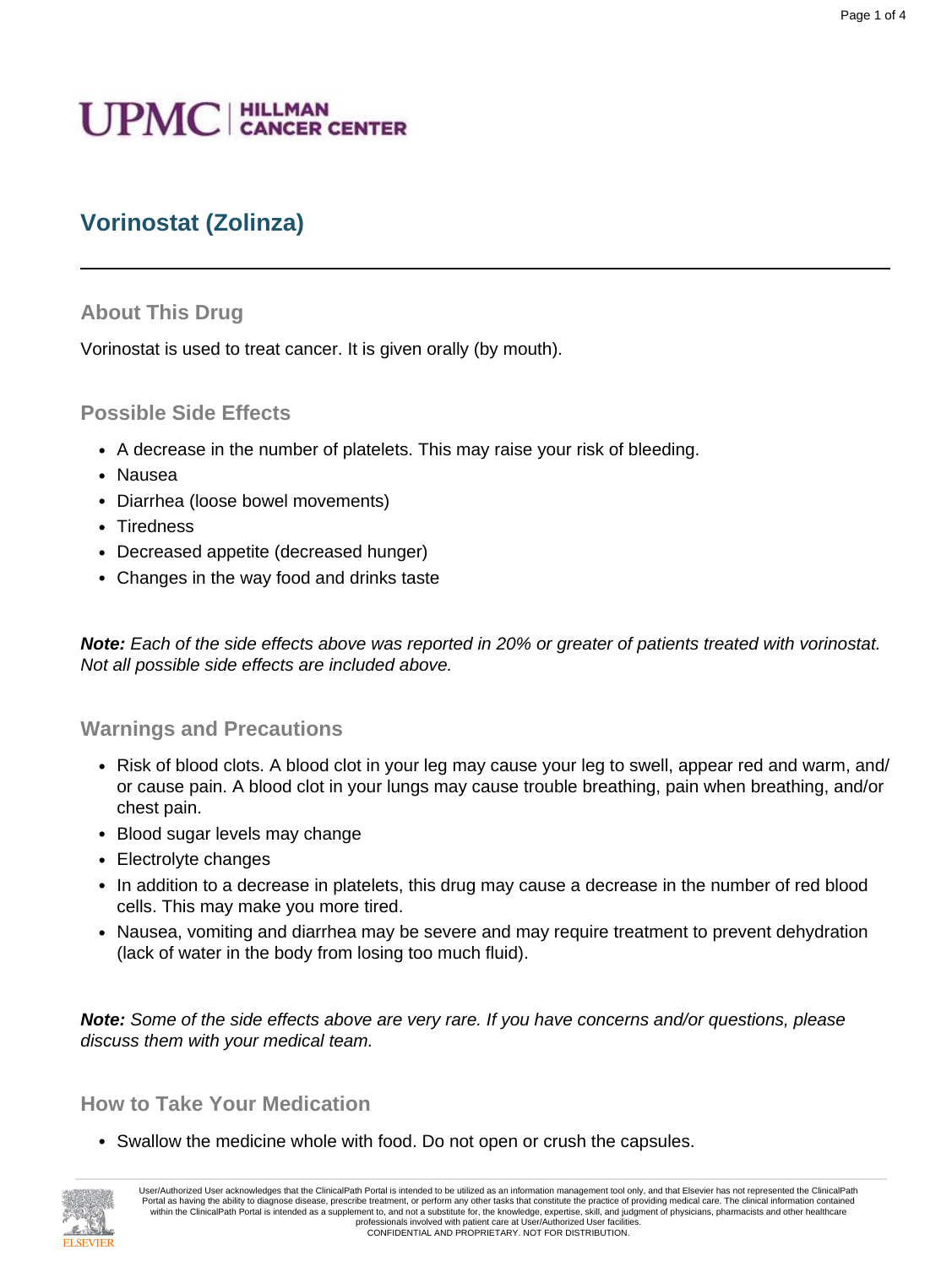- **Missed dose:** If you vomit or miss a dose, contact your doctor for further instructions. Do not take 2 doses at the same time or extra doses.
- **Handling:** Wash your hands after handling your medicine, your caretakers should not handle your medicine with bare hands and should wear latex gloves.
- If you get any of the content of a broken capsules on your skin or in your eyes, you should wash the area of the skin well with soap and water right away.
- This drug may be present in the saliva, tears, sweat, urine, stool, vomit, semen, and vaginal secretions. Talk to your doctor and/or your nurse about the necessary precautions to take during this time.
- **Storage:** Store this medicine in the original container at room temperature.
- **Disposal of unused medicine:** Do not flush any expired and/or unused medicine down the toilet or drain unless you are specifically instructed to do so on the medication label. Some facilities have take-back programs and/or other options. If you do not have a take-back program in your area, then please discuss with your nurse or your doctor how to dispose of unused medicine.

# **Treating Side Effects**

- Manage tiredness by pacing your activities for the day.
- Be sure to include periods of rest between energy-draining activities.
- To decrease your risk of bleeding, use a soft toothbrush. Check with your nurse before using dental floss.
- Be very careful when using knives or tools.
- Use an electric shaver instead of a razor.
- Drink plenty of fluids (Up to 2 liters per day is recommended).
- If you throw up or have diarrhea, you should drink more fluids so that you do not become dehydrated (lack of water in the body from losing too much fluid).
- If you have diarrhea, eat low-fiber foods that are high in protein and calories and avoid foods that can irritate your digestive tracts or lead to cramping.
- Ask your nurse or doctor about medicine that can lessen or stop your diarrhea.
- To help with nausea and vomiting, eat small, frequent meals instead of three large meals a day. Choose foods and drinks that are at room temperature. Ask your nurse or doctor about other helpful tips and medicine that is available to help stop or lessen these symptoms.
- To help with decreased appetite, eat small, frequent meals. Eat foods high in calories and protein, such as meat, poultry, fish, dry beans, tofu, eggs, nuts, milk, yogurt, cheese, ice cream, pudding, and nutritional supplements.
- Consider using sauces and spices to increase taste. Daily exercise, with your doctor's approval, may increase your appetite.
- Taking good care of your mouth may help food taste better and improve your appetite.
- If you have diabetes, keep good control of your blood sugar level. Tell your nurse or your doctor if your glucose levels are higher or lower than normal.

# **Food and Drug Interactions**

• There are no known interactions of vorinostat with food. This medication should be taken with food.

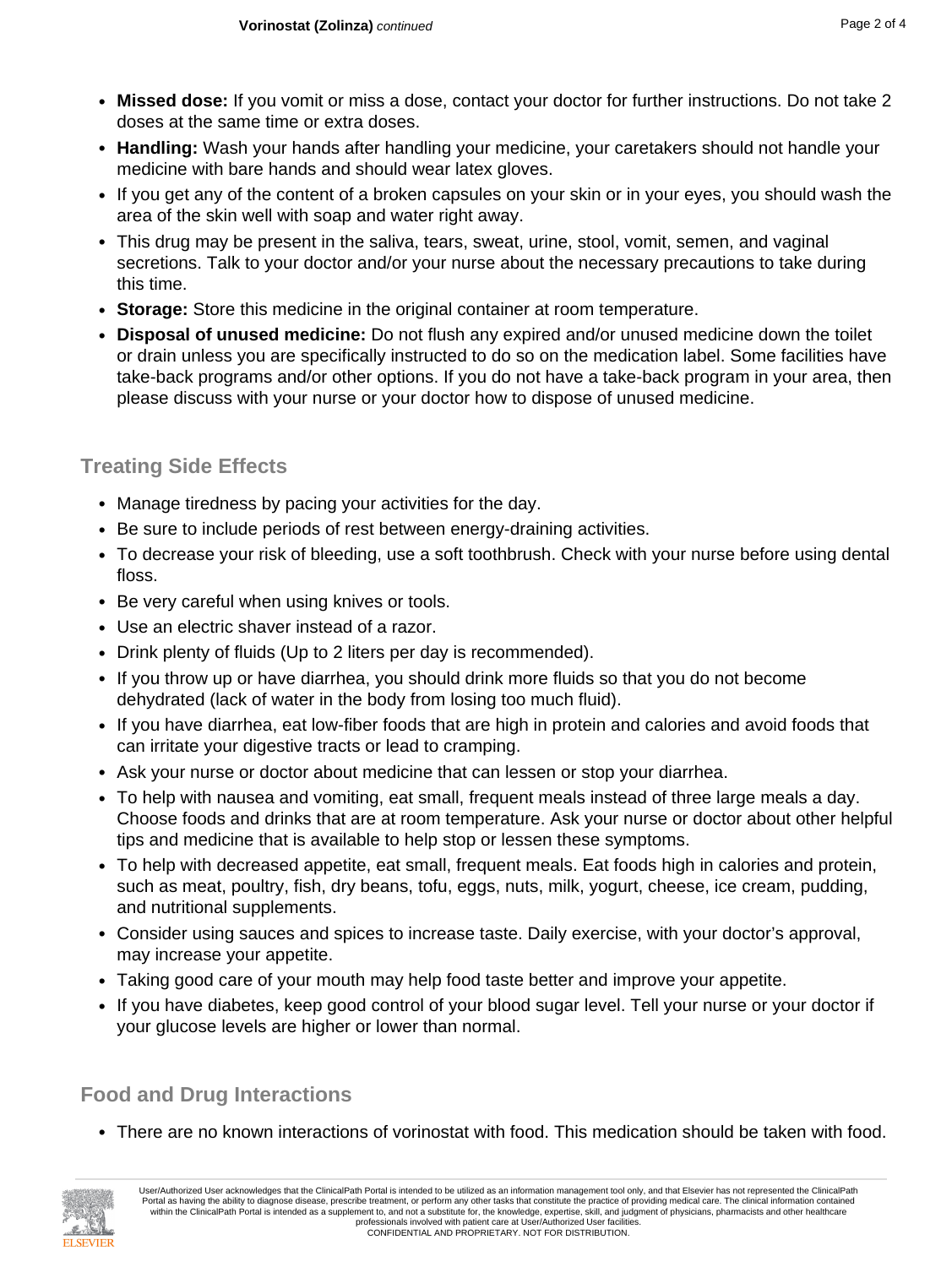- Check with your doctor or pharmacist about all other prescription medicines and over-the-counter medicines and dietary supplements (vitamins, minerals, herbs, and others) you are taking before starting this medicine as there are known drug interactions with vorinostat. Also, check with your doctor or pharmacist before starting any new prescription or over-the-counter medicines, or dietary supplements to make sure that there are no interactions.
- Talk to your doctor if you are taking warfarin, you may need more frequent blood work to monitor your warfarin.
- Certain types of medications called HDAC inhibitors can interact with vorinostat and put you at an increased risk of bleeding. Talk to your doctor if you are taking a HDAC inhibitor, or if you do not know if you are taking an HDAC inhibitor.

## **When to Call the Doctor**

Call your doctor or nurse if you have any of these symptoms and/or any new or unusual symptoms:

- Feeling dizzy or lightheaded
- Tiredness that interferes with your daily activities
- Easy bleeding or bruising
- Wheezing and/or trouble breathing
- Pain in your chest
- Your leg is swollen, red, warm, and/or painful
- Nausea that stops you from eating or drinking and/or nausea that is not relieved by prescribed medicine
- Throwing up more than 3 times a day
- Lasting loss of appetite or rapid weight loss of five pounds in a week
- Diarrhea, 4 times in one day or diarrhea with lack of strength or a feeling of being dizzy
- Abnormal blood sugar
- Unusual thirst, passing urine often, headache, sweating, shakiness, irritability
- If you think you are pregnant or may have impregnated your partner

# **Reproduction Warnings**

- **Pregnancy warning**: This drug can have harmful effects on the unborn baby. Women of childbearing potential should use effective methods of birth control during your cancer treatment and for at least 6 months after treatment. Men with female partners of childbearing potential should use effective methods of birth control during your cancer treatment and for at least 3 months after your cancer treatment. Let your doctor know right away if you think you may be pregnant or may have impregnated your partner.
- **Breastfeeding warning**: Women should not breastfeed during treatment and for at least 1 week after treatment because this drug could enter the breast milk and cause harm to a breastfeeding baby.